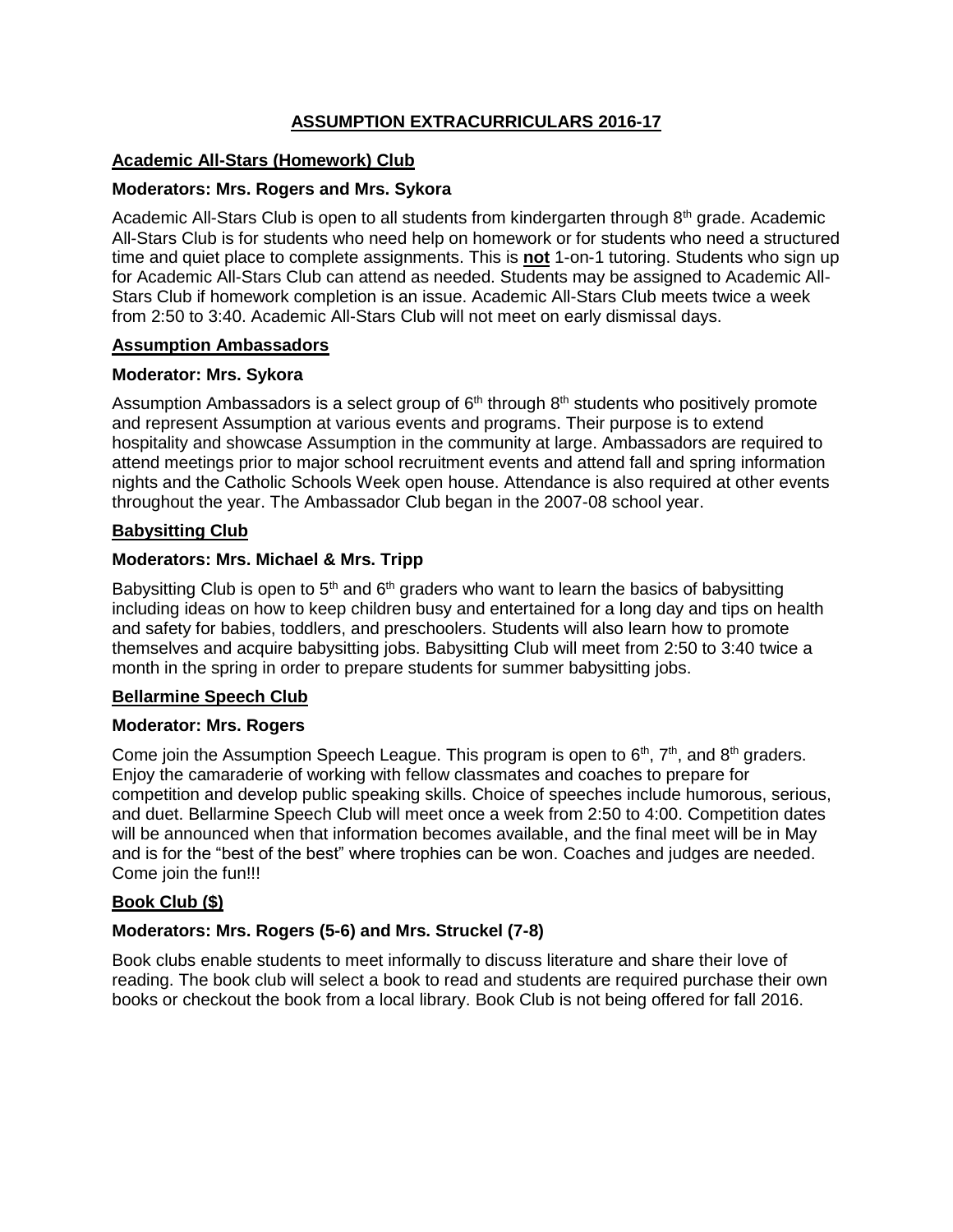# **Chess Club**

### **Moderator: Mr. Vautrain**

The Assumption Chess Club is for students in  $1<sup>st</sup>$  through  $8<sup>th</sup>$  grade. The Chess Club meets every other week from 2:50 to 4:00. Students who already play chess or those who want to learn are welcome and students can play for fun or sign up to compete. Chess Club runs year round, but the official CYC season runs from December to March. Students can participate in one of four preliminaries. The top 10 in each preliminary qualify for the final tournament in March. The 3 age flights are mixed gender for  $4<sup>th</sup>$  grade,  $5<sup>th</sup>$  &  $6<sup>th</sup>$  grade, and  $7<sup>th</sup>$  &  $8<sup>th</sup>$  grade.

### **Children's Choir**

### **Moderators: Mr. Prsha and Mrs. Pyle**

The Assumption Children's Choir is open to all  $3<sup>rd</sup>$  through  $8<sup>th</sup>$  grade students. Choir practice, which is on Mondays from 2:50 to 3:40, involves fun, prayer, learning about the faith and making beautiful music for God. The choir will sing at Friday school Masses and some Sunday 10:30 Masses.

# **Cooking Club (\$)**

## **Moderators: Mrs. Foshe (K-2), Ms. Strobl (3-5), and Mrs. Struckel (6-8)**

In cooking club students will learn practical techniques to everyday cooking in addition to cooking safety. Cooking club will meet once a month from 2:50 to 3:40. The cost of the club is \$12 per semester for grades K-5 and \$15 per semester for grades 6-8 to cover the cost of cooking supplies. Grade 6 to 8 boys will meet  $1<sup>st</sup>$  semester and grade 6 to 8 girls will meet  $2<sup>nd</sup>$ semester. Grades K-5 may be split into semesters depending on the number of students who sign up.

## **Craft Club (\$)**

## **Moderators: Mrs. Foshe & Mrs. Whittington (K-1) and Ms. Strobl (2-4)**

Craft club is open to students from kindergarten through  $4<sup>th</sup>$  grade. Students will learn to create seasonal and holiday crafts and more. The club will meet monthly from 2:50 to 3:40 and will cost \$12 per semester to cover the cost of supplies.

## **Dance Class (\$)**

#### **Moderator: Miss Bartola**

The dance program will begin in October. Dance class will be held once a week for toddlers *(must be potty trained)* through 1<sup>st</sup> graders. Times and classes will depend on the skill level and number of students who enroll. If you are in 5<sup>th</sup> through 8<sup>th</sup> grade, you belong to a dance studio, and you are interesting in helping, please email Mrs. Bartola-Swain

## **Drama Club**

#### **Moderator: Mrs. Romanowski**

Coming late fall—Drama Club! More information to come.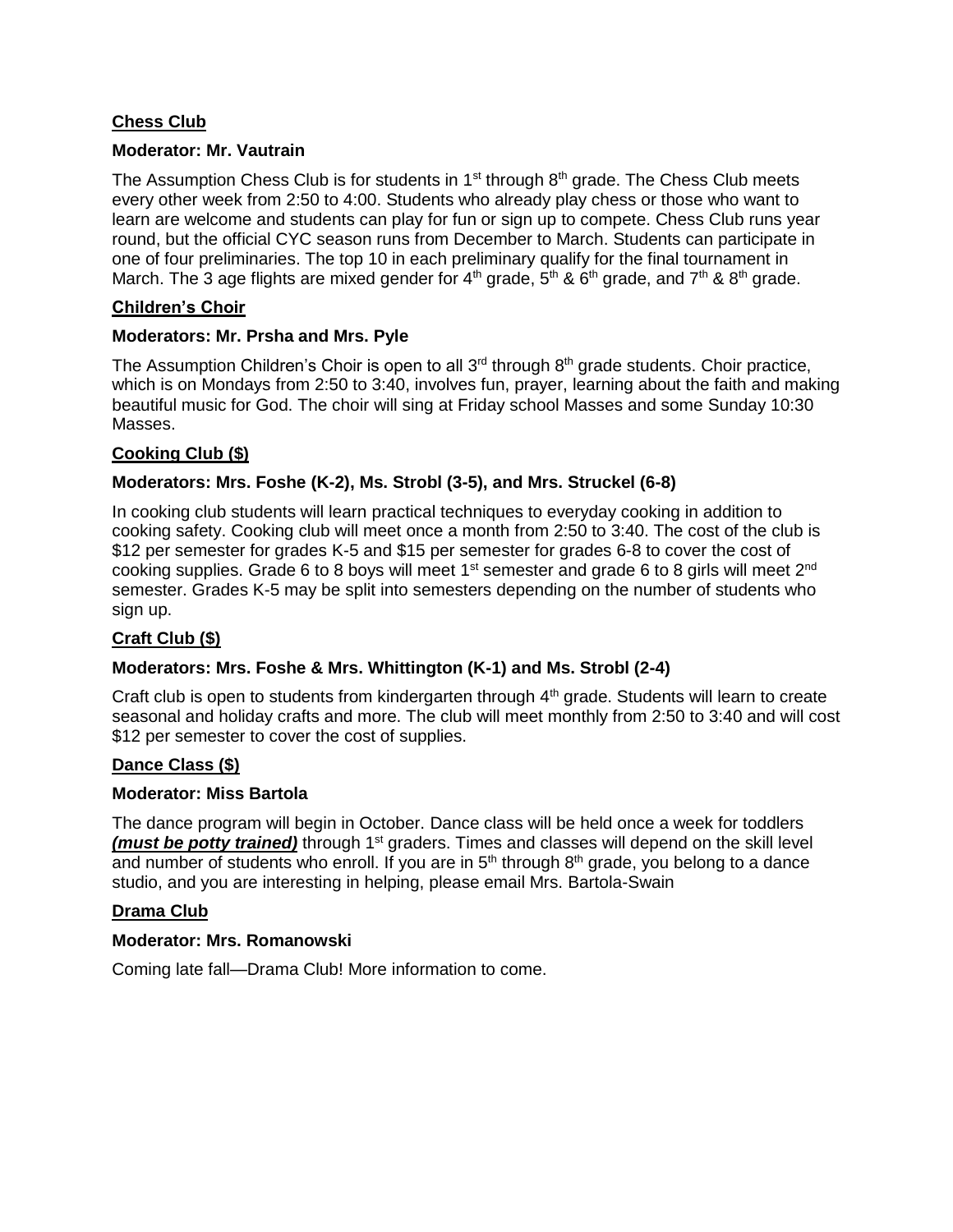# **Green Club (\$)**

### **Moderator: Mr. Jones**

The primary focus of the Green Club at Assumption School can be summed up in one word sustainability. Sustainability is basically learning to live in harmony with the natural world. Or, as expressed by the Church, to be good stewards of God's Creation. In the Green club students will learn more about protecting ecosystems, gardening, composting, recycling, etc. Included in this will be hands-on learning, field trips, and guest speakers who will talk about the importance of "green living." Green club is open to students in grades 5 through 8 and will meet on weekly from 2:50 to 3:40. Green club may suspend meetings during the winter when there is less to do. The cost of Green Club is \$5 per year to cover the cost of supplies.

### **Math Facts Club**

### **Moderators: Mrs. White and Mrs. Rogers**

2-4-6-8-Assumption loves to calculate! Students in  $1<sup>st</sup>$  through  $4<sup>th</sup>$  grade who love math or need support in math and computation skills are encouraged to participate in Math Facts Club. Students will review basic math facts for the grade level through games, iPad apps, Smart Board games, and more. The club will meet every other week from 2:50 to 3:40.

### **Percussion Club**

#### **Moderator: Mr. Lord**

Coming  $2^{nd}$  Semester for  $6^{th} - 8^{th}$  graders—Percussion Club! More information to come.

### **Private Music Lessons (\$)**

#### **Moderators: Mr. Prhsa / Ms. Siefried**

Calling all aspiring musicians! Students interested in learning an instrument or developing their vocal skills can reserve lessons with Mr. Prsha or Ms. Siefried.

Mr. Prsha offers private 30-minute music lessons in guitar, bass, and piano on Mondays, Wednesdays, and Thursdays. Mr. Prsha is already full for this semester, but please contact him @ [prshag@assumptionstl.org](mailto:prshag@assumptionstl.org) in the future regarding cost and to reserve a spot in the program.

Ms. Seyfried, who is with the Palmer Music Program, offers lessons in band instruments and piano on Thursdays. Please email [palmermusiceducationservices@gmail.com](mailto:palmermusiceducationservices@gmail.com) for additional information.

#### **Newspaper Club**

#### **Moderators: Mrs. Magoc**

Write editorials, report the news, and capture moments in history as a member of Assumption's Newspaper Club. The Newspaper Club is not only a lot of writing, but it involves creativity as well. We also need students to create comic strips, draw pictures for the Coloring Contest and Write a Caption Contest, and to create certificates. The Newspaper staff is made up of students from grades 5 through 8. The Student Council Commissioner of the Newspaper is the editor and oversees the process. Club members use publisher and other applications are used to illustrate the stories. The newspaper is published about four times a year. There may be a special graduation edition of the paper written by the 8th grade reporters. The newspaper is an excellent learning experience in writing, creativity, word-processing, and responsibility. The newspaper club meets twice a month from 2:50 to 3:40.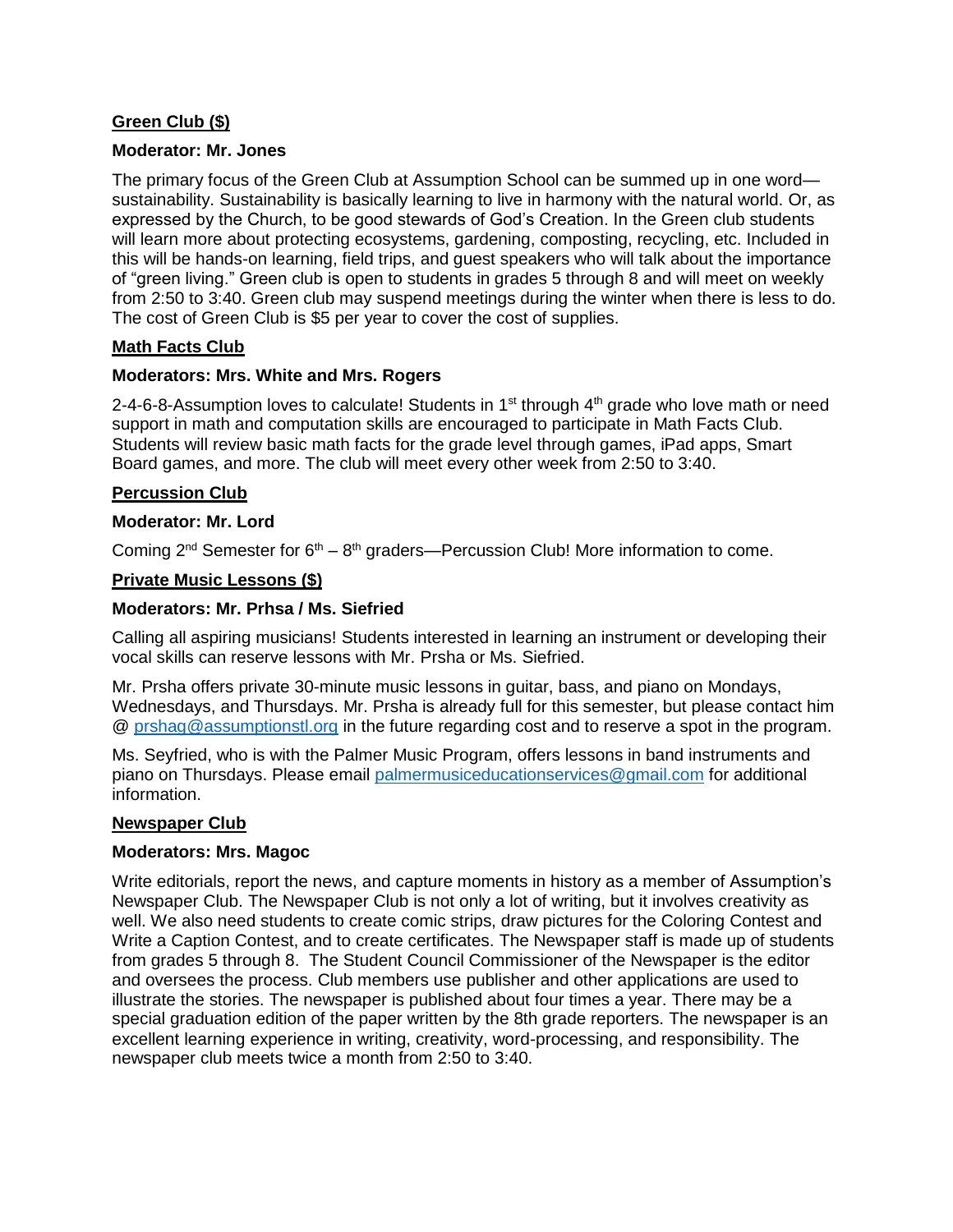# **Pinterest Club (\$)**

### **Moderator: Mrs. Nordin**

Pinterest Club is for  $5<sup>th</sup>$  through  $8<sup>th</sup>$  graders who are excited about both crafting and technology. There are so many ideas on Pinterest. Students will be learning how to use the technology portion of this great resource in addition to making different projects throughout the year. The club will cost \$20 per semester to cover the cost of supplies. The club will meet twice a month from 2:50 to 4:00.

### **Read, Right, Run Club (\$)**

### **Moderators: Miss Brotherton, Mrs. Foshe, Mrs. Sykora, Mrs. Thomas**

The goal of the Read, Right, Run club is to develop reading-proficient, community-minded and physically fit children in grades K-5 by challenging them to READ 26 books, RIGHT the community with 26 good deeds, and RUN 26.2 miles over the course of the school year. Read, Right, Run Club culminates with students running their final 1.2 miles at the Annual Family Day (April 8, 2017) in Forest Park. The club will meet weekly from 2:50 to 3:40 starting after Labor Day and ending with the final race. The cost of the club is \$20, which includes an activity journal, a race day shirt, race bib, and finisher medal after crossing the finish line on April 8<sup>th</sup>. See<http://gostlouis.org/community/read-right-run-marathon/> for additional information. More info on how to register will be sent home to those who sign up. Please do not send \$ to school for this club.

### **Science Club**

### **Moderators: Mrs. Foshe and Mrs. White (2-3) / Mrs. White (4-5)**

Science Club is open to all 2<sup>nd</sup> through 5<sup>th</sup> grade students. Each club (2-3 & 4-5) meets once a month on Tuesdays and carries out different experiments following the scientific method. These experiments include racing soda cans using static electricity, guessing which objects sink or float based on density, and many more. Students get to experience science through a hands on experience. The science club meets from 2:50 to 3:30 in a classroom, outside, or in the science lab depending on the type of experiment.

#### **Sign Language Club**

#### **Moderator: Miss Billhartz**

Students will learn the basics of American Sign Language and will interpret/perform music using sign language at our spring concert. The club is open to students in 5<sup>th</sup> through 8<sup>th</sup> grade and meets 3 times a month from 2:50 to 3:40 in the library until the spring concert, which is their performance date.

#### **Student Council**

#### **Moderators: Mrs. Struckel and Mrs. Sykora**

The Student Council of Assumption School is an organization which seeks to instill Catholic discipleship, to promote good citizenship, to encourage a high standard of scholarship, to inspire school spirit, to demonstrate the practical application of democracy, and to advance the welfare of the school and its members in every possible manner. School-wide service projects are often chaired by the Student Council. This council is made up of eleven elected members who are called commissioners. Student Council will meet once a month.